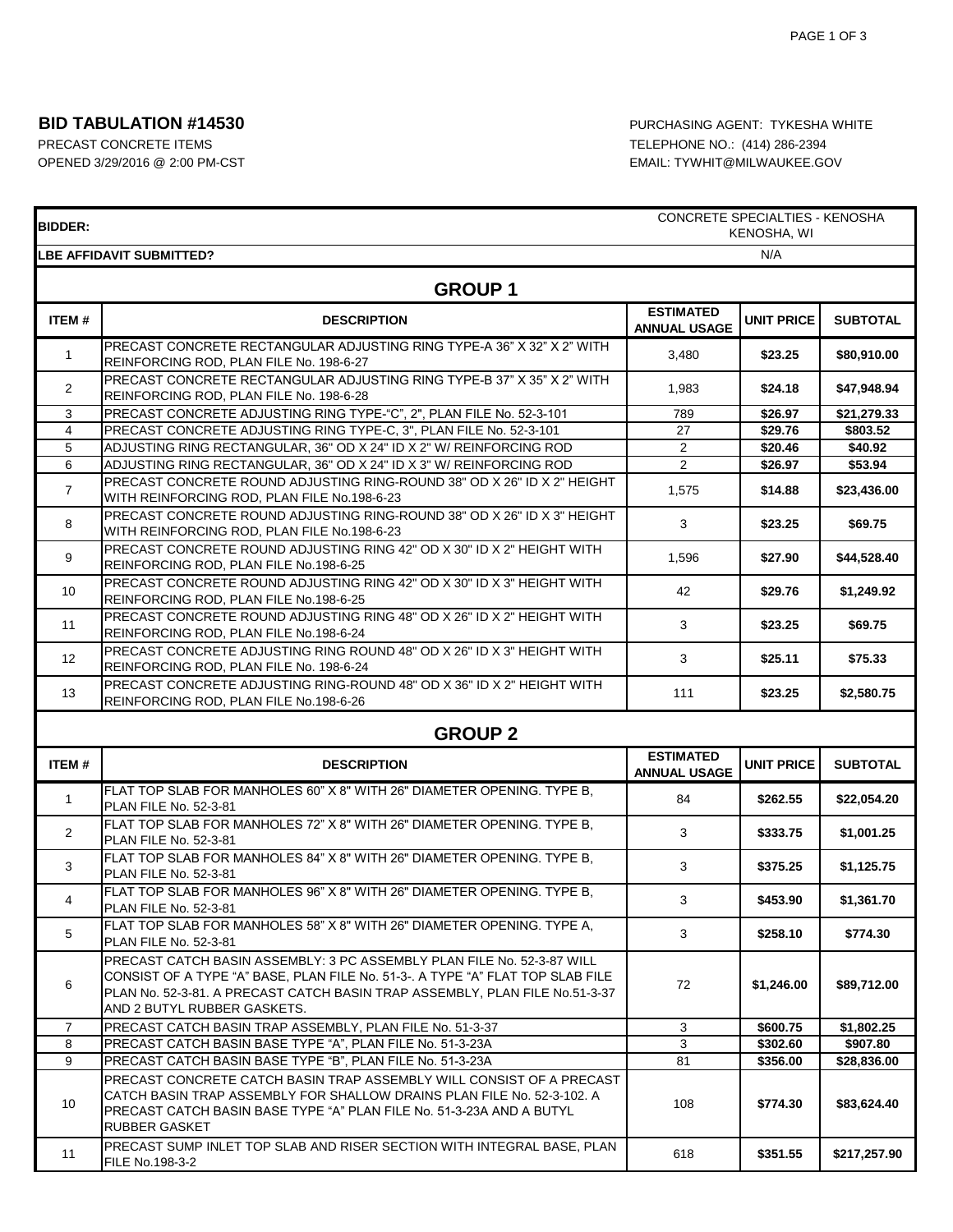#### **BID TABULATION #14530 BID TABULATION #14530 PURCHASING AGENT: TYKESHA WHITE**

PRECAST CONCRETE ITEMS **TELEPHONE NO.:** (414) 286-2394 OPENED 3/29/2016 @ 2:00 PM-CST **EMAIL: TYWHIT@MILWAUKEE.GOV** 

|    |                                                                                                                                                          | TOTAL FOR GROUP 2<br>IGRAND TOTAL |            | \$702,943.35 |
|----|----------------------------------------------------------------------------------------------------------------------------------------------------------|-----------------------------------|------------|--------------|
|    |                                                                                                                                                          |                                   |            |              |
|    |                                                                                                                                                          |                                   |            | \$479,896.80 |
|    |                                                                                                                                                          | TOTAL FOR GROUP 1                 |            | \$223,046.55 |
| 17 | 6' DIA "*DOGHOUSE" MANHOLE- ELECTRICAL 3PC W/ BASE, RISER WINDOWS, 2<br><b>I</b> BUTYL ROLLS DIAGRAM 103A<br>*DOGHOUSE MANHOLES ARE SPLIT AT THE WINDOWS | 3                                 | \$2,269.50 | \$6,808.50   |
| 16 | 5' DIA "*DOGHOUSE" MANHOLE- ELECTRICAL 3PC W/ BASE, RISER WINDOWS, 2<br>BUTYL ROLLS. DIAGRAM 103A                                                        |                                   | \$1,958.00 | \$5,874.00   |
| 15 | 4' DIA "*DOGHOUSE" MANHOLE- ELECTRICAL 3PC W/ BASE, RISER WINDOWS,<br>2BUTYL ROLLS DIAGRAM 103C                                                          |                                   | \$600.75   | \$1,802.25   |
| 14 | 6' DIA STANDARD MANHOLE- ELECTRICAL 3PC W/ BASE, RISER WINDOWS. 2 BUTYL<br>ROLLS DIAGRAM 103D                                                            |                                   | \$2,225.00 | \$6,675.00   |
| 13 | 5' DIA STANDARD MANHOLE- ELECTRICAL 3PC W/ BASE, RISER WINDOWS. 2 BUTYL<br>ROLLS. DIAGRAM 103D                                                           |                                   | \$1,958.00 | \$5,874.00   |
| 12 | 4' DIA STANDARD MANHOLE- ELECTRICAL 3PC W/ BASE, RISER WINDOWS, 2BUTYL<br><b>IROLLS DIAGRAM 103B</b>                                                     | 3                                 | \$1,468.50 | \$4,405.50   |

| <b>BIDDER:</b>    | STANDARD PRECAST LLC<br>OAK CREEK, WI                                                                                  |                                         |                   |                 |
|-------------------|------------------------------------------------------------------------------------------------------------------------|-----------------------------------------|-------------------|-----------------|
|                   | N/A<br><b>LBE AFFIDAVIT SUBMITTED?</b>                                                                                 |                                         |                   |                 |
|                   | <b>GROUP1</b>                                                                                                          |                                         |                   |                 |
| ITEM#             | <b>DESCRIPTION</b>                                                                                                     | <b>ESTIMATED</b><br><b>ANNUAL USAGE</b> | <b>UNIT PRICE</b> | <b>SUBTOTAL</b> |
| $\mathbf{1}$      | PRECAST CONCRETE RECTANGULAR ADJUSTING RING TYPE-A 36" X 32" X 2" WITH<br>REINFORCING ROD, PLAN FILE No. 198-6-27      | 3,480                                   | \$25.00           | \$87,000.00     |
| $\overline{2}$    | PRECAST CONCRETE RECTANGULAR ADJUSTING RING TYPE-B 37" X 35" X 2" WITH<br>REINFORCING ROD, PLAN FILE No. 198-6-28      | 1,983                                   | \$26.50           | \$52,549.50     |
| 3                 | PRECAST CONCRETE ADJUSTING RING TYPE-"C", 2", PLAN FILE No. 52-3-101                                                   | 789                                     | \$29.00           | \$22,881.00     |
| $\overline{4}$    | PRECAST CONCRETE ADJUSTING RING TYPE-C, 3", PLAN FILE No. 52-3-101                                                     | 27                                      | \$30.00           | \$810.00        |
| 5                 | ADJUSTING RING RECTANGULAR, 36" OD X 24" ID X 2" W/ REINFORCING ROD                                                    | $\overline{2}$                          | \$22.00           | \$44.00         |
| 6                 | ADJUSTING RING RECTANGULAR, 36" OD X 24" ID X 3" W/ REINFORCING ROD                                                    | $\overline{2}$                          | \$29.00           | \$58.00         |
| $\overline{7}$    | PRECAST CONCRETE ROUND ADJUSTING RING-ROUND 38" OD X 26" ID X 2" HEIGHT<br>WITH REINFORCING ROD, PLAN FILE No.198-6-23 | 1,575                                   | \$16.00           | \$25,200.00     |
| 8                 | PRECAST CONCRETE ROUND ADJUSTING RING-ROUND 38" OD X 26" ID X 3" HEIGHT<br>WITH REINFORCING ROD, PLAN FILE No.198-6-23 | 3                                       | \$22.00           | \$66.00         |
| 9                 | PRECAST CONCRETE ROUND ADJUSTING RING 42" OD X 30" ID X 2" HEIGHT WITH<br>REINFORCING ROD, PLAN FILE No.198-6-25       | 1,596                                   | \$30.00           | \$47,880.00     |
| 10                | PRECAST CONCRETE ROUND ADJUSTING RING 42" OD X 30" ID X 3" HEIGHT WITH<br>REINFORCING ROD, PLAN FILE No.198-6-25       | 42                                      | \$31.00           | \$1,302.00      |
| 11                | PRECAST CONCRETE ROUND ADJUSTING RING 48" OD X 26" ID X 2" HEIGHT WITH<br>REINFORCING ROD, PLAN FILE No.198-6-24       | 3                                       | \$25.00           | \$75.00         |
| $12 \overline{ }$ | PRECAST CONCRETE ADJUSTING RING ROUND 48" OD X 26" ID X 3" HEIGHT WITH<br>REINFORCING ROD, PLAN FILE No. 198-6-24      | 3                                       | \$27.00           | \$81.00         |
| 13                | PRECAST CONCRETE ADJUSTING RING-ROUND 48" OD X 36" ID X 2" HEIGHT WITH<br>REINFORCING ROD, PLAN FILE No.198-6-26       | 111                                     | \$27.00           | \$2,997.00      |
| <b>GROUP 2</b>    |                                                                                                                        |                                         |                   |                 |
| <b>ITEM#</b>      | <b>DESCRIPTION</b>                                                                                                     | <b>ESTIMATED</b><br><b>ANNUAL USAGE</b> | <b>UNIT PRICE</b> | <b>SUBTOTAL</b> |
| 1                 | FLAT TOP SLAB FOR MANHOLES 60" X 8" WITH 26" DIAMETER OPENING. TYPE B,<br>PLAN FILE No. 52-3-81                        | 84                                      | \$238.00          | \$19,992.00     |
| $\overline{2}$    | FLAT TOP SLAB FOR MANHOLES 72" X 8" WITH 26" DIAMETER OPENING. TYPE B,<br>PLAN FILE No. 52-3-81                        | 3                                       | \$360.00          | \$1,080.00      |